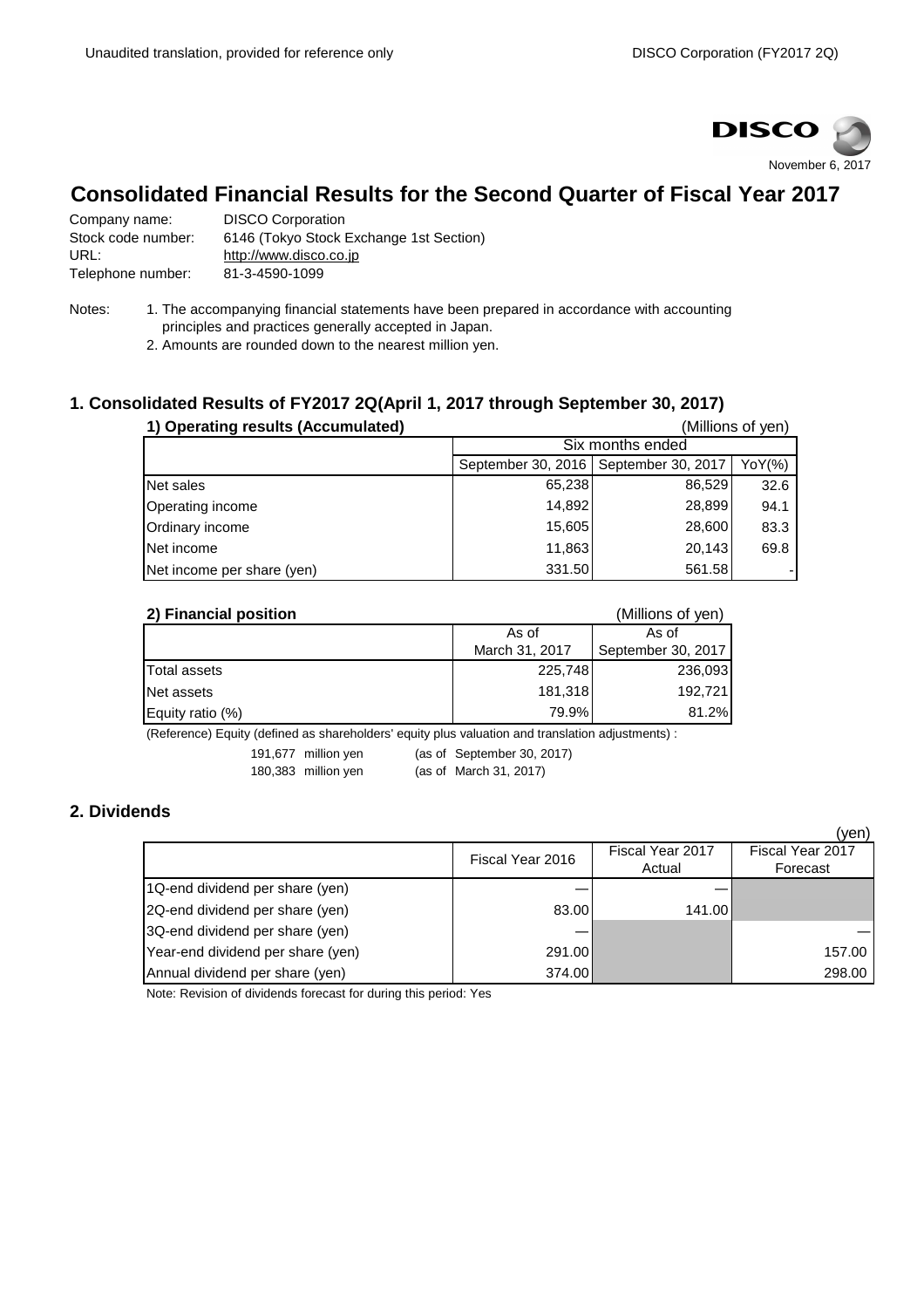### **3. Earnings Forecasts of FY2017**

|                            |                   |         |               | (Millions of yen) |
|----------------------------|-------------------|---------|---------------|-------------------|
|                            | Nine month ending | YoY (%) | Year ending   | YoY (%)           |
|                            | December 31,2017  |         | March 31,2018 |                   |
| Net sales                  | 122,000           | 27.8    | 158,300       | 18.0              |
| Operating income           | 36,600            | 74.3    | 45,600        | 45.5              |
| Ordinary income            | 36,500            | 74.9    | 45,900        | 44.7              |
| Net income                 | 25,600            | 65.4    | 32,700        | 35.1              |
| Net income per share (yen) | 713.60            |         | 911.51        |                   |

Note: Revision of earnings forecast for during this period: Yes

### **4. Others**

- 1) Important changes in subsidiaries: None
- 2) Changes in principles, procedures and display of accounting method concerning consolidated statement policies.
	- 1. Changes in accounting policies along with changes in accounting standards: Yes
	- 2. Other changes: None
- 3) Number of shares outstanding (common stock)
	- ① Number of shares issued (include treasury stocks)

| As of September 30, 2017:            | 35,879,271 shares |
|--------------------------------------|-------------------|
| As of March 31, 2017:                | 35,870,471 shares |
| 2 Number of shares of treasury stock |                   |
| As of September 30, 2017:            | 4,673 shares      |
| As of March 31, 2017:                | 4,523 shares      |
| 3 Average number of shares           |                   |
| As of September 30, 2017:            | 35,869,230 shares |
| As of September 30, 2016:            | 35,786,716 shares |
|                                      |                   |

#### **Explanations on the appropriate use of earnings forecasts:**

The performance forecasts and estimates stated in this Financial Review are based on certain assumptions judged to be reasonable at the present time in light of information currently available. Consequently, actual operating results may differ substantially from the projections in the Financial Review.

## **(Reference) Non-consolidated Earnings Forecasts of FY2017**

|                            |                   |         |               | (Millions of yen) |
|----------------------------|-------------------|---------|---------------|-------------------|
|                            | Nine month ending | YoY (%) | Year ending   | YoY (%)           |
|                            | December 31,2017  |         | March 31,2018 |                   |
| Net sales                  | 103,700           | 29.0    | 135,200       | 19.3              |
| Operating income           | 27,700            | 94.8    | 35,000        | 61.0              |
| Ordinary income            | 29,600            | 87.8    | 37,300        | 53.6              |
| Net income                 | 21,200            | 75.8    | 27,400        | 41.5              |
| Net income per share (yen) | 590.95            |         | 763.77        |                   |

Note: Revision of earnings forecast for during this period: Yes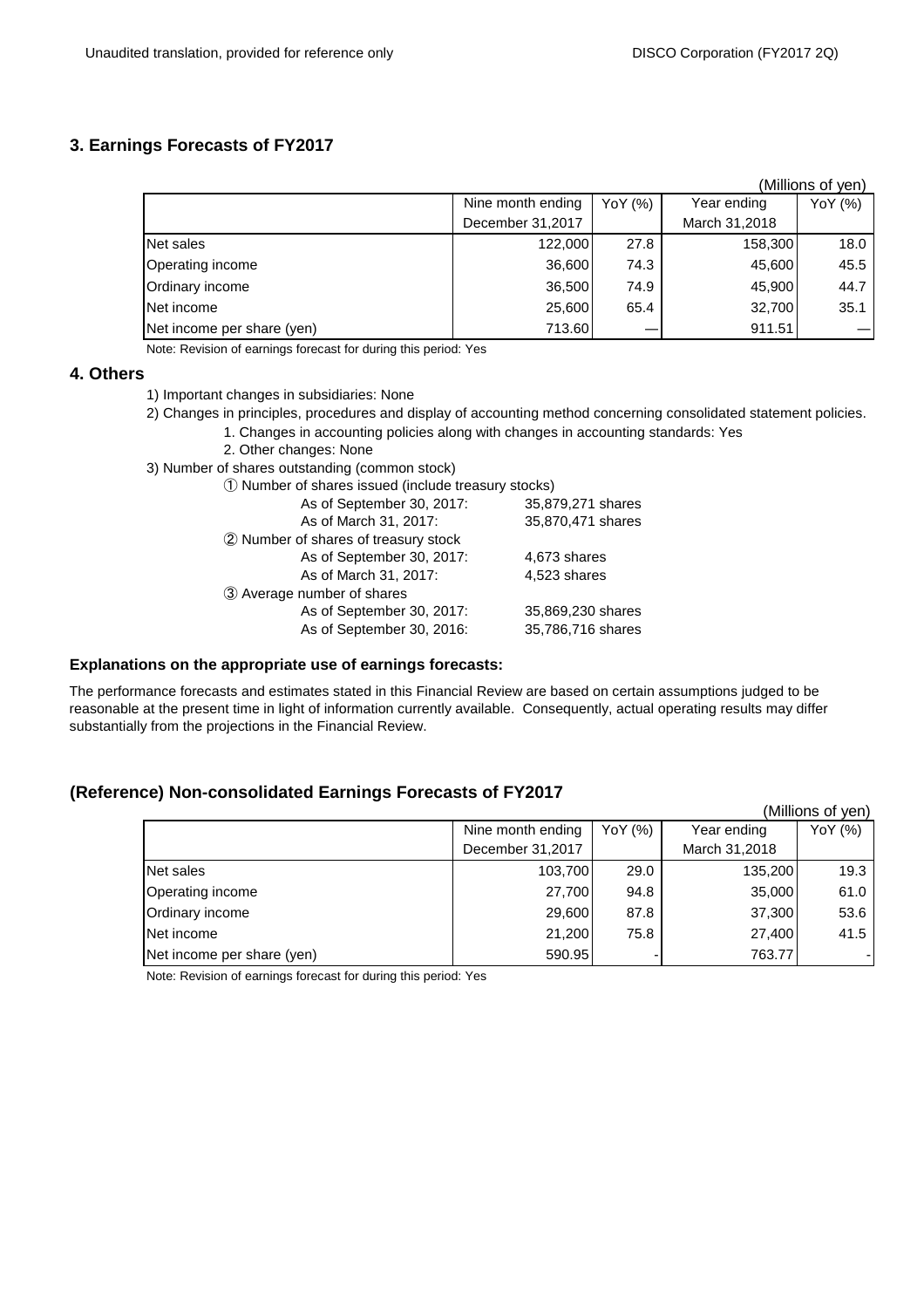| 5. Consolidated quarterly balance sheets |                 | (Millions of yen)   |
|------------------------------------------|-----------------|---------------------|
|                                          | As of March 31, | As of September 30, |
|                                          | 2017            | 2017                |
| Assets                                   |                 |                     |
| <b>Current assets</b>                    |                 |                     |
| Cash and deposits                        | 77,718          | 81,640              |
| Notes and accounts receivable - trade    | 38,895          | 44,670              |
| Merchandise and finished goods           | 6,832           | 6,702               |
| Work in process                          | 10,394          | 9,934               |
| Raw materials and supplies               | 13,108          | 13,996              |
| Other                                    | 7,761           | 6,195               |
| Allowance for doubtful accounts          | (71)            | (74)                |
| Total current assets                     | 154,639         | 163,065             |
| Non-current assets                       |                 |                     |
| Property, plant and equipment            |                 |                     |
| Buildings and structures, net            | 35,113          | 34,379              |
| Other, net                               | 31,109          | 32,197              |
| Total property, plant and equipment      | 66,223          | 66,576              |
| Intangible assets                        | 588             | 539                 |
| Investments and other assets             |                 |                     |
| Other                                    | 4,326           | 5,937               |
| Allowance for doubtful accounts          | (30)            | (24)                |
| Total investments and other assets       | 4,296           | 5,912               |
| Total non-current assets                 | 71,108          | 73,028              |
| <b>Total assets</b>                      | 225,748         | 236,093             |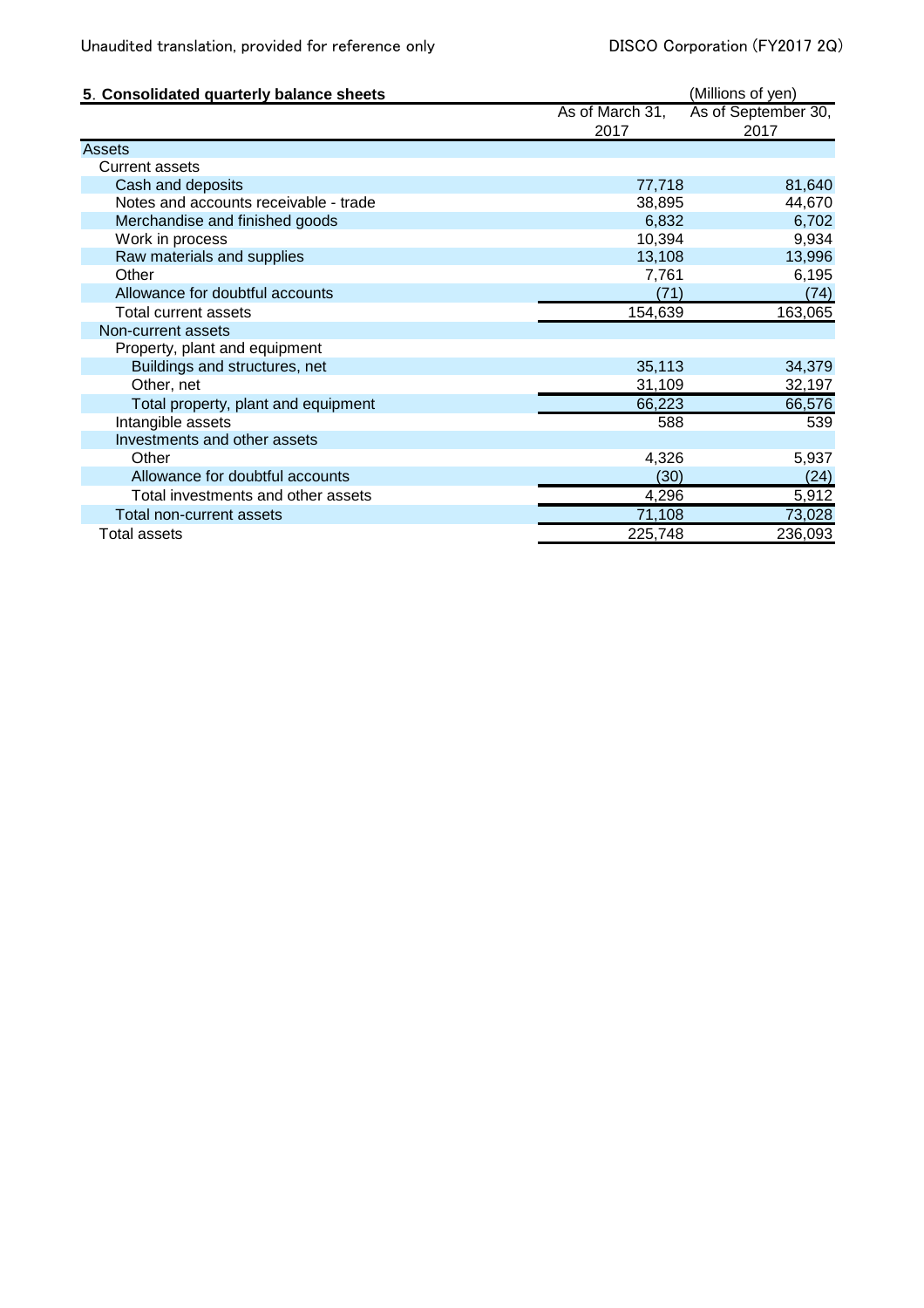| As of March 31,<br>2017<br>2017<br>Liabilities<br><b>Current liabilities</b><br>Notes and accounts payable - trade<br>5,897<br>Electronically recorded obligations - operating<br>11,931<br>Current portion of long-term loans payable<br>8,989<br>Income taxes payable<br>3,323<br>8,313<br>Provision for bonuses<br>5,300<br>5,715<br>883<br>Other provision<br>Other<br>7,395<br><b>Total current liabilities</b><br>43,722<br>Non-current liabilities<br>Provision for directors' retirement benefits<br>14<br>14<br>Other<br>693<br>715<br>707<br><b>Total non-current liabilities</b><br><b>Total liabilities</b><br>44,430<br>Net assets<br>Shareholders' equity<br>Capital stock<br>20,374<br>22,362<br>Capital surplus<br>Retained earnings<br>136,247<br><b>Treasury shares</b><br>(18)<br>178,965<br>Total shareholders' equity<br>Accumulated other comprehensive income<br>Valuation difference on available-for-sale securities<br>40<br>Foreign currency translation adjustment<br>1,388<br>(10)<br>Remeasurements of defined benefit plans<br>(8)<br>Total accumulated other comprehensive income<br>1,418<br>Subscription rights to shares<br>840<br>Non-controlling interests<br>93<br>181,318<br>Total net assets<br>225,748<br>Total liabilities and net assets<br>236,093 |  | (Millions of yen)   |
|------------------------------------------------------------------------------------------------------------------------------------------------------------------------------------------------------------------------------------------------------------------------------------------------------------------------------------------------------------------------------------------------------------------------------------------------------------------------------------------------------------------------------------------------------------------------------------------------------------------------------------------------------------------------------------------------------------------------------------------------------------------------------------------------------------------------------------------------------------------------------------------------------------------------------------------------------------------------------------------------------------------------------------------------------------------------------------------------------------------------------------------------------------------------------------------------------------------------------------------------------------------------------------------------|--|---------------------|
| 4,565<br>15,900<br>112<br>1,030<br>7,004<br>42,642<br>729<br>43,372<br>20,402<br>22,389<br>145,953<br>(21)<br>188,724<br>652<br>2,308<br>2,952<br>924<br>119<br>192,721                                                                                                                                                                                                                                                                                                                                                                                                                                                                                                                                                                                                                                                                                                                                                                                                                                                                                                                                                                                                                                                                                                                        |  | As of September 30, |
|                                                                                                                                                                                                                                                                                                                                                                                                                                                                                                                                                                                                                                                                                                                                                                                                                                                                                                                                                                                                                                                                                                                                                                                                                                                                                                |  |                     |
|                                                                                                                                                                                                                                                                                                                                                                                                                                                                                                                                                                                                                                                                                                                                                                                                                                                                                                                                                                                                                                                                                                                                                                                                                                                                                                |  |                     |
|                                                                                                                                                                                                                                                                                                                                                                                                                                                                                                                                                                                                                                                                                                                                                                                                                                                                                                                                                                                                                                                                                                                                                                                                                                                                                                |  |                     |
|                                                                                                                                                                                                                                                                                                                                                                                                                                                                                                                                                                                                                                                                                                                                                                                                                                                                                                                                                                                                                                                                                                                                                                                                                                                                                                |  |                     |
|                                                                                                                                                                                                                                                                                                                                                                                                                                                                                                                                                                                                                                                                                                                                                                                                                                                                                                                                                                                                                                                                                                                                                                                                                                                                                                |  |                     |
|                                                                                                                                                                                                                                                                                                                                                                                                                                                                                                                                                                                                                                                                                                                                                                                                                                                                                                                                                                                                                                                                                                                                                                                                                                                                                                |  |                     |
|                                                                                                                                                                                                                                                                                                                                                                                                                                                                                                                                                                                                                                                                                                                                                                                                                                                                                                                                                                                                                                                                                                                                                                                                                                                                                                |  |                     |
|                                                                                                                                                                                                                                                                                                                                                                                                                                                                                                                                                                                                                                                                                                                                                                                                                                                                                                                                                                                                                                                                                                                                                                                                                                                                                                |  |                     |
|                                                                                                                                                                                                                                                                                                                                                                                                                                                                                                                                                                                                                                                                                                                                                                                                                                                                                                                                                                                                                                                                                                                                                                                                                                                                                                |  |                     |
|                                                                                                                                                                                                                                                                                                                                                                                                                                                                                                                                                                                                                                                                                                                                                                                                                                                                                                                                                                                                                                                                                                                                                                                                                                                                                                |  |                     |
|                                                                                                                                                                                                                                                                                                                                                                                                                                                                                                                                                                                                                                                                                                                                                                                                                                                                                                                                                                                                                                                                                                                                                                                                                                                                                                |  |                     |
|                                                                                                                                                                                                                                                                                                                                                                                                                                                                                                                                                                                                                                                                                                                                                                                                                                                                                                                                                                                                                                                                                                                                                                                                                                                                                                |  |                     |
|                                                                                                                                                                                                                                                                                                                                                                                                                                                                                                                                                                                                                                                                                                                                                                                                                                                                                                                                                                                                                                                                                                                                                                                                                                                                                                |  |                     |
|                                                                                                                                                                                                                                                                                                                                                                                                                                                                                                                                                                                                                                                                                                                                                                                                                                                                                                                                                                                                                                                                                                                                                                                                                                                                                                |  |                     |
|                                                                                                                                                                                                                                                                                                                                                                                                                                                                                                                                                                                                                                                                                                                                                                                                                                                                                                                                                                                                                                                                                                                                                                                                                                                                                                |  |                     |
|                                                                                                                                                                                                                                                                                                                                                                                                                                                                                                                                                                                                                                                                                                                                                                                                                                                                                                                                                                                                                                                                                                                                                                                                                                                                                                |  |                     |
|                                                                                                                                                                                                                                                                                                                                                                                                                                                                                                                                                                                                                                                                                                                                                                                                                                                                                                                                                                                                                                                                                                                                                                                                                                                                                                |  |                     |
|                                                                                                                                                                                                                                                                                                                                                                                                                                                                                                                                                                                                                                                                                                                                                                                                                                                                                                                                                                                                                                                                                                                                                                                                                                                                                                |  |                     |
|                                                                                                                                                                                                                                                                                                                                                                                                                                                                                                                                                                                                                                                                                                                                                                                                                                                                                                                                                                                                                                                                                                                                                                                                                                                                                                |  |                     |
|                                                                                                                                                                                                                                                                                                                                                                                                                                                                                                                                                                                                                                                                                                                                                                                                                                                                                                                                                                                                                                                                                                                                                                                                                                                                                                |  |                     |
|                                                                                                                                                                                                                                                                                                                                                                                                                                                                                                                                                                                                                                                                                                                                                                                                                                                                                                                                                                                                                                                                                                                                                                                                                                                                                                |  |                     |
|                                                                                                                                                                                                                                                                                                                                                                                                                                                                                                                                                                                                                                                                                                                                                                                                                                                                                                                                                                                                                                                                                                                                                                                                                                                                                                |  |                     |
|                                                                                                                                                                                                                                                                                                                                                                                                                                                                                                                                                                                                                                                                                                                                                                                                                                                                                                                                                                                                                                                                                                                                                                                                                                                                                                |  |                     |
|                                                                                                                                                                                                                                                                                                                                                                                                                                                                                                                                                                                                                                                                                                                                                                                                                                                                                                                                                                                                                                                                                                                                                                                                                                                                                                |  |                     |
|                                                                                                                                                                                                                                                                                                                                                                                                                                                                                                                                                                                                                                                                                                                                                                                                                                                                                                                                                                                                                                                                                                                                                                                                                                                                                                |  |                     |
|                                                                                                                                                                                                                                                                                                                                                                                                                                                                                                                                                                                                                                                                                                                                                                                                                                                                                                                                                                                                                                                                                                                                                                                                                                                                                                |  |                     |
|                                                                                                                                                                                                                                                                                                                                                                                                                                                                                                                                                                                                                                                                                                                                                                                                                                                                                                                                                                                                                                                                                                                                                                                                                                                                                                |  |                     |
|                                                                                                                                                                                                                                                                                                                                                                                                                                                                                                                                                                                                                                                                                                                                                                                                                                                                                                                                                                                                                                                                                                                                                                                                                                                                                                |  |                     |
|                                                                                                                                                                                                                                                                                                                                                                                                                                                                                                                                                                                                                                                                                                                                                                                                                                                                                                                                                                                                                                                                                                                                                                                                                                                                                                |  |                     |
|                                                                                                                                                                                                                                                                                                                                                                                                                                                                                                                                                                                                                                                                                                                                                                                                                                                                                                                                                                                                                                                                                                                                                                                                                                                                                                |  |                     |
|                                                                                                                                                                                                                                                                                                                                                                                                                                                                                                                                                                                                                                                                                                                                                                                                                                                                                                                                                                                                                                                                                                                                                                                                                                                                                                |  |                     |
|                                                                                                                                                                                                                                                                                                                                                                                                                                                                                                                                                                                                                                                                                                                                                                                                                                                                                                                                                                                                                                                                                                                                                                                                                                                                                                |  |                     |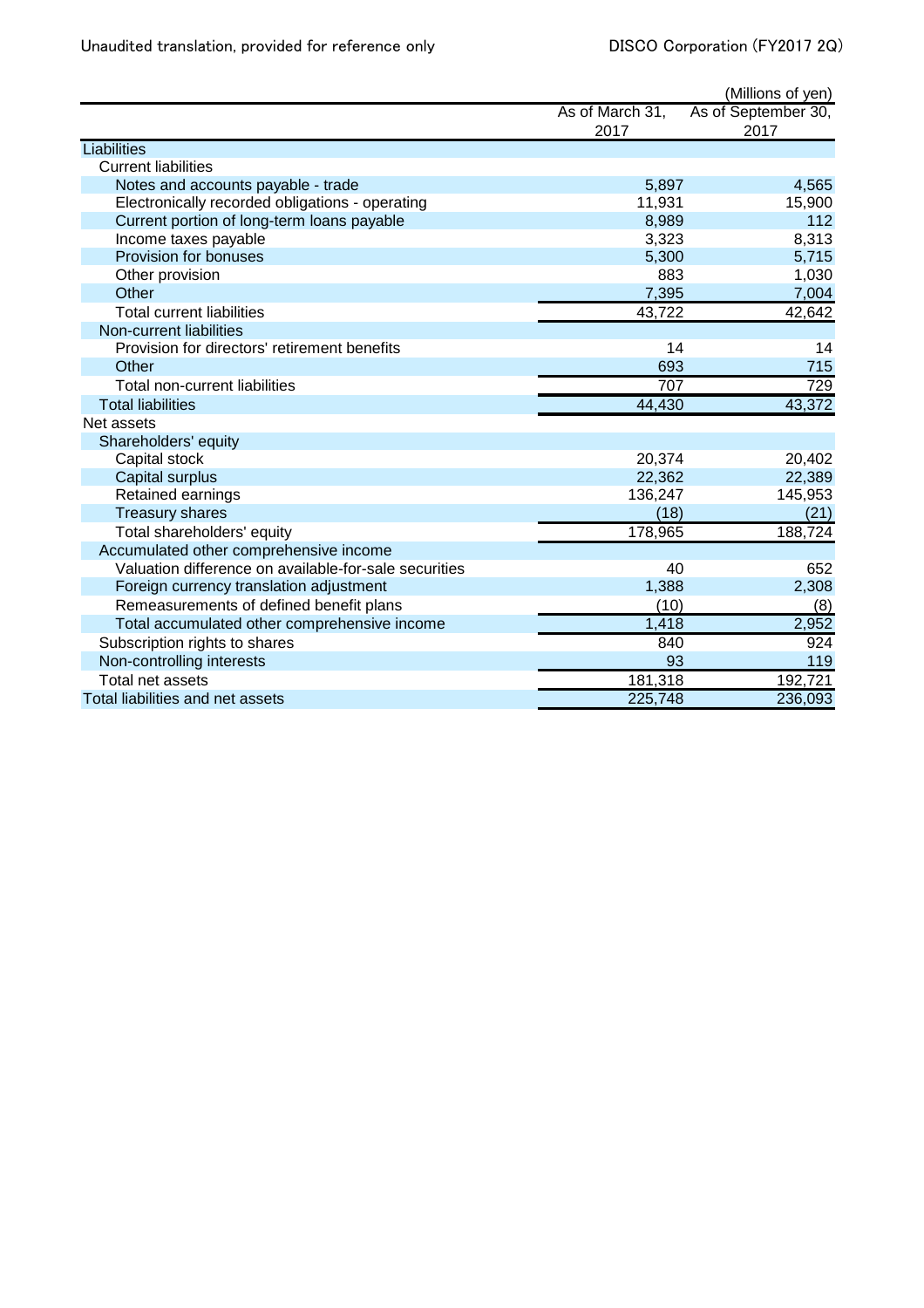| 6. Consolidated quarterly statements of (comprehensive) income                    | (Millions of yen) |                  |
|-----------------------------------------------------------------------------------|-------------------|------------------|
|                                                                                   | Six months ended  | Six months ended |
|                                                                                   | 30-Sep-16         | 30-Sep-17        |
| <b>Net sales</b>                                                                  | 65,238            | 86,529           |
| Cost of sales                                                                     | 29,949            | 35,147           |
| Gross profit                                                                      | 35,288            | 51,381           |
| Selling, general and administrative expenses                                      | 20,396            | 22,481           |
| Operating profit                                                                  | 14,892            | 28,899           |
| Non-operating income                                                              |                   |                  |
| Interest income                                                                   | 25                | 25               |
| Share of profit of entities accounted for using equity method                     | 11                | 118              |
| Foreign exchange gains                                                            | 563               |                  |
| Rent income                                                                       | 43                | 36               |
| Subsidy income                                                                    | 55                | 10               |
| Other                                                                             | 107               | 75               |
| Total non-operating income                                                        | 807               | 266              |
| Non-operating expenses                                                            |                   |                  |
| Interest expenses                                                                 | 22                | 20               |
| Sales discounts                                                                   | 24                | 35               |
| Foreign exchange losses                                                           |                   | 475              |
| Depreciation<br>Provision of allowance for doubtful accounts                      | 26<br>18          | 24               |
|                                                                                   |                   |                  |
| Other                                                                             | 3                 | 9                |
| Total non-operating expenses                                                      | 95                | 565              |
| Ordinary profit                                                                   | 15,605            | 28,600           |
| Extraordinary income                                                              |                   |                  |
| Gain on sales of non-current assets                                               | $\overline{2}$    | 12               |
| Insurance income                                                                  |                   | 76               |
| Total extraordinary income                                                        | $\overline{2}$    | $\overline{88}$  |
| <b>Extraordinary losses</b><br>Loss on sales and retirement of non-current assets |                   | 67               |
|                                                                                   | 25<br>387         |                  |
| Impairment loss<br>Loss on sales of investment securities                         |                   | 1                |
| Loss on valuation of investment securities                                        |                   | $\mathbf 0$      |
| Special retirement expenses                                                       | 15                | 57               |
| Loss on disaster                                                                  | 90                |                  |
| <b>Total extraordinary losses</b>                                                 | 519               | 126              |
| Profit before income taxes                                                        | 15,088            | 28,563           |
|                                                                                   | 3,630             |                  |
| Income taxes - current<br>Income taxes - deferred                                 | (416)             | 8,468<br>(74)    |
| Total income taxes                                                                | 3,213             | 8,393            |
| Profit                                                                            |                   |                  |
| Profit attributable to                                                            | 11,875            | 20,169           |
| Profit attributable to owners of parent                                           |                   | 20,143           |
| Profit attributable to non-controlling interests                                  | 11,863<br>11      | 25               |
| Other comprehensive income                                                        |                   |                  |
| Foreign currency translation adjustment                                           | (2,358)           | 896              |
| Remeasurements of defined benefit plans, net of tax                               | (7)               | 2                |
| Share of other comprehensive income of entities accounted for                     |                   |                  |
| using equity method                                                               | (236)             | 635              |
| Total other comprehensive income                                                  | (2,603)           | 1,534            |
| Comprehensive income                                                              | 9,271             | 21,704           |
| Comprehensive income attributable to                                              |                   |                  |
| Comprehensive income attributable to owners of parent                             | 9,268             | 21,678           |
| Comprehensive income attributable to non-controlling interests                    | 3                 | 25               |
|                                                                                   |                   |                  |